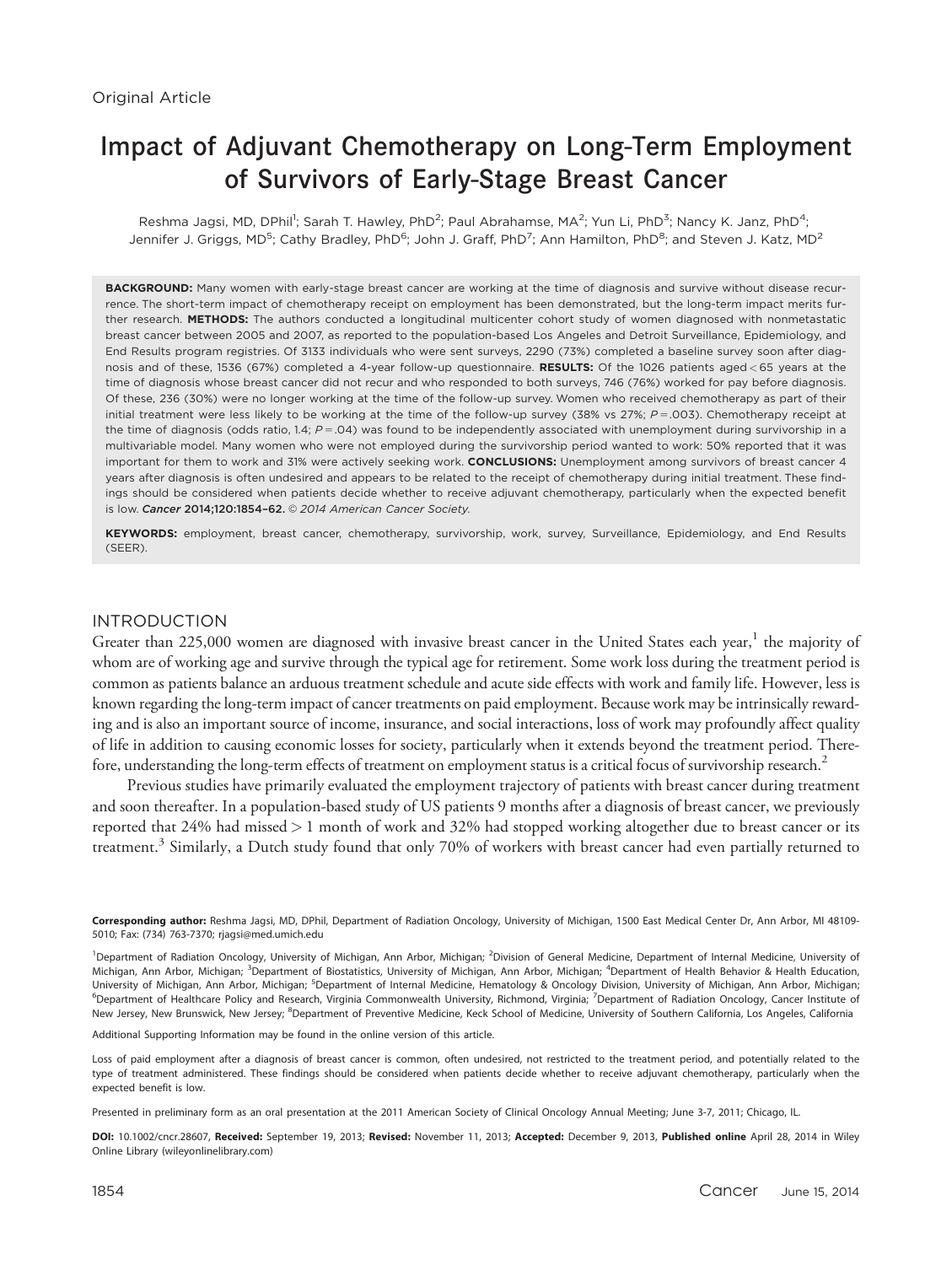work 1 year after their breast cancer diagnosis. $4$  Other studies have suggested that women do eventually return to work. In a longitudinal US study conducted from 2001 through 2002, only 17% of previously employed breast cancer survivors were not working at 18 months.<sup>5,6</sup> In a population-based study of Swedish patients with breast cancer, only 11% of those who worked before diagnosis were not working 16 months later.<sup>7</sup> Thus, existing data suggest substantial effects of cancer diagnosis and treatment on employment during the first year after diagnosis but a possible waning of impact by the second year.

Less is known concerning the long-term employment outcomes of survivors of breast cancer, and specifically whether certain subgroups of patients with cancer are particularly vulnerable to loss of desired employment during the long-term survivorship period.<sup>8</sup> Previous research has suggested that long-term survivors of breast cancer are, in general, less likely to be employed than their counterparts without breast cancer.<sup>9,10</sup> Cancer survivors may experience a change in their desire for work, prioritizing volunteerism, family, or leisure more after facing a life-threatening illness.<sup>11</sup> Survivors might also face discrimination from employers.<sup>12-14</sup> Long-term morbidity related to either treatment or disease recurrence may reduce survivors' ability to work.<sup>15-19</sup> Moreover, treatments may have led to periods of missed work that may have lasting consequences on survivors' subsequent ability to maintain long-term employment.

The potential impact of chemotherapy on long-term employment outcomes in particular requires further investigation. We previously found that patients who received chemotherapy were more likely to stop working in the short term, $3$  and in a sample of low-income survivors of breast cancer, others have found that very poor women who stop working during chemotherapy are at risk of not returning to work in the longer term.20 Yet others have found no effect of chemotherapy on return to work.6,21 Moreover, relatively little is known regarding whether those who fail to return to work are actively seeking work.

Experts in the field have identified desirable methodologic criteria for studies of work after cancer, $^{22}$  including population-based sampling, longitudinal design, detailed measures, and adequate sample size. We developed a study that fulfilled these criteria and conducted a longitudinal study inquiring about work outcomes in the population-based sample of patients with breast cancer we had previously surveyed near the time of diagnosis, $3$  seeking specifically to investigate whether chemotherapy receipt as part of the initial treatment was associated with the employment outcomes among long-term survivors of breast cancer.

# MATERIALS AND METHODS

# Study Sample

We conducted a longitudinal, multicenter cohort study of women diagnosed with breast cancer in metropolitan Los Angeles and Detroit. A major prespecified objective of the current study was to examine racial/ethnic differences in disruption of paid work for patients with breast cancer into the survivorship period. Patients aged 20 years to 79 years and diagnosed with American Joint Committee on Cancer (AJCC) stage 0 to III breast cancer between June 2005 and February 2007, as reported to the National Cancer Institute's Surveillance, Epidemiology, and End Results (SEER) population-based program registries in those regions, were eligible for sample selection. Using a population-based registry allows for a study sample that is generally representative of the population of incident cancer cases in the respective geographic area in terms of sex, race or ethnicity, age, and other demographic characteristics. We used the rapid case ascertainment method, which allows the SEER registries to identify patients within 1 month of their diagnosis.<sup>23</sup>

Patients were excluded if they had stage IV breast cancer or could not complete a questionnaire in English or Spanish. Asian women in Los Angeles were excluded because of enrollment in other studies (the Los Angeles SEER protocol limits patient enrollment into multiple concurrent studies). Latina (in Los Angeles) and black (in both Los Angeles and Detroit) patients were oversampled to ensure sufficient minority representation.

## Questionnaire Design and Content

We developed original questionnaires after considering the existing literature, measures previously developed to assess relevant constructs,  $3,24$  and theoretical models. Measures in the survey were pretested to maximize reliability and validity and were based on a priori hypotheses generated from preliminary studies, which suggested gaps in return to paid work after treatment of breast cancer. Survey content included extensive batteries of questions addressing paid work, financial issues, and other qualityof-life factors. Additional content in the 38-page initial survey questionnaire and 42-page follow-up survey questionnaire addressed other treatment and care issues relevant during the survivorship period (see online supporting information). To avoid response bias, survey recipients received survey questionnaires simply entitled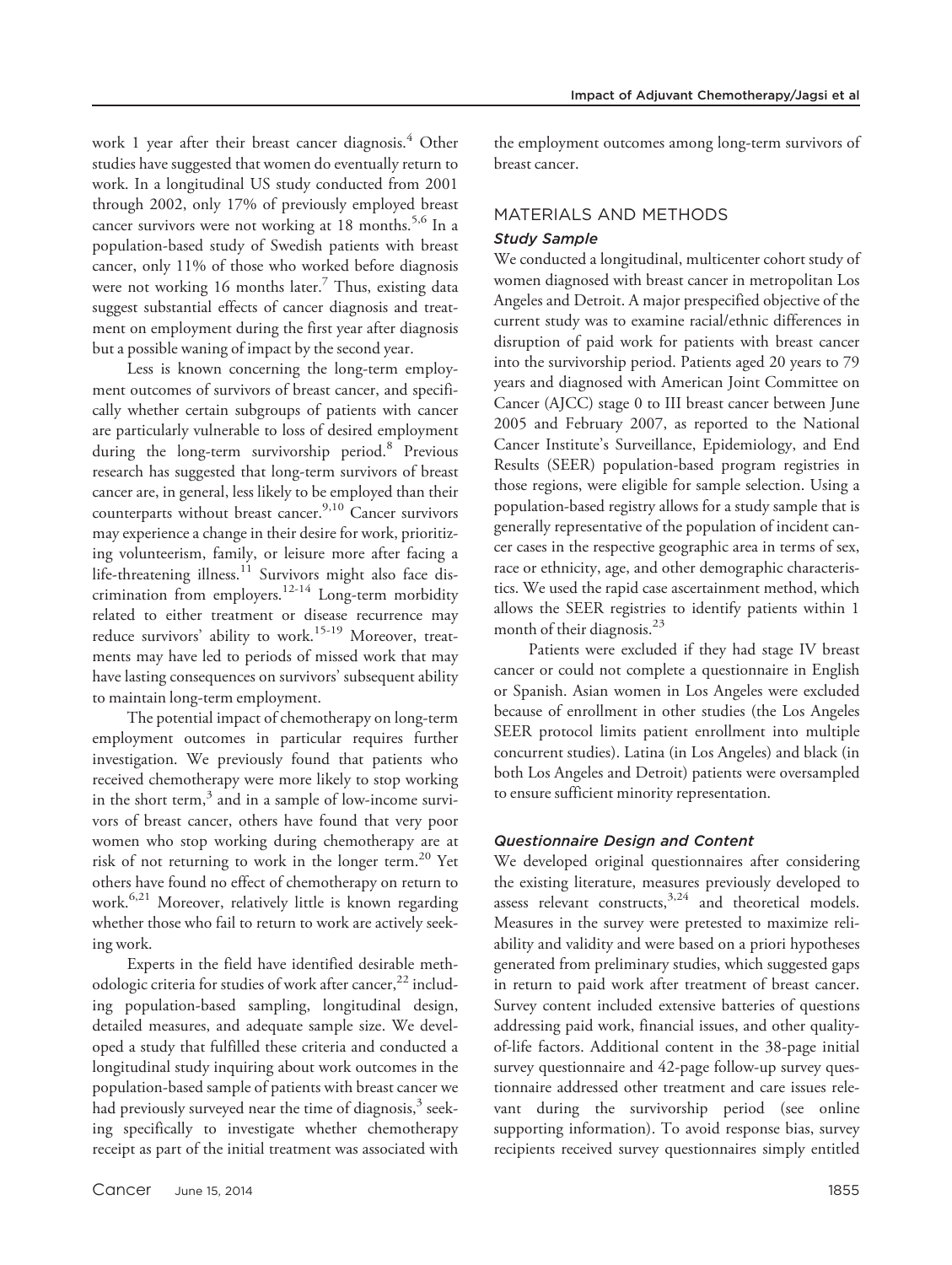

Figure 1. Flow of patients into the study from those initially identified to the final analytic sample is shown. SEER indicates Surveillance, Epidemiology, and End Results.

"A Study of Women's Experiences with Treatment for Breast Cancer" (see online supporting information).

## Data Collection

After Institutional Review Board approval, eligible patients were identified and informed of all aspects and the intent of the study in the survey materials. The Institutional Review Board approved a waiver of a written signature of informed consent, with the return of a completed survey taken to indicate informed consent. After notifying physicians, we first recruited and surveyed patients at a mean of 9 months after diagnosis (mean time from diagnosis to survey response, 284 days; standard deviation, 96 days). We then contacted all respondents approximately 4 years later (mean time from diagnosis to survey response, 1524 days; standard deviation, 143 days). To encourage responses, we provided a \$10 cash incentive along with the paper survey mailing and used a modified Dillman method, $25$  including reminders to nonrespondents. All materials were sent in English and in Spanish to those with Spanish surnames.<sup>26</sup> Responses to the baseline and follow-up surveys were combined into a single data set, into which clinical data from SEER were merged. The evolution of the sample is detailed in Figure 1.

## **Measures**

Our primary dependent variable for analysis was defined by selecting those women who reported working (regardless of whether they were employed full time or part time) before diagnosis (as reported in the baseline questionnaire) and then determining which of these reported in the follow-up survey that they were not working at that time.

We considered several independent variables. Clinical factors included SEER-reported clinical stage of disease (AJCC stage 0, I, II, or III) and patient-reported comorbidity and treatment (chemotherapy, radiotherapy, and surgery) as measured in the baseline survey. Sociodemographic factors were determined in the baseline questionnaire, including age, race/ethnicity, educational status, family income, marital status, work hours at the time of diagnosis (full time vs less than full time), and employment support (having a job with sick leave and/or a flexible schedule). Geographic site (Los Angeles vs Detroit) was also included in the analyses.

We measured in the follow-up survey patients' perceptions of whether, since the time of diagnosis, they were worse off with regard to health insurance, employment status, and financial status. We also evaluated, among those women not working at the time of the follow-up survey, how important it was for them to work and whether they were actively seeking employment.

## Statistical Analysis

To allow statistical inferences to be more representative of the original targeted population, we applied survey weights and implemented a multiple imputation method to the calculation of percentages and regression analyses. $^{27}$ All percentages reported below are so weighted and reported alongside unweighted numbers. Design weights compensated for the disproportionate selection across race and SEER sites; survey unit nonresponse weights compensated for the fact that women with certain characteristics were not as likely to respond to the surveys (patients who did not respond to both surveys were more likely to be African American [35.2% vs 26.7%;  $P < .001$ ], to be Latina [17.2% vs 13.3%;  $P = .002$ ], to have stage II-III disease [54.9% vs 37.8%;  $P < .001$ ], and to have undergone a mastectomy [37.5% vs 30.8%;  $P<.001$ ]). Among patients who responded to both surveys, missing data due to survey item nonresponse constituted 10% of the analytic sample when all covariates in the final model were considered simultaneously. To address missing data from nonresponse to an item, we first multiply imputed the data 5 times followed by combining the results from statistical analyses on these 5 imputed data sets using the Rubin's formula.<sup>28,29</sup> We limited our analytic sample to patients aged  $\leq 65$  years at diagnosis, whose breast cancer did not recur before the follow-up survey, who responded to both surveys, and who reported working for pay before their diagnosis in the baseline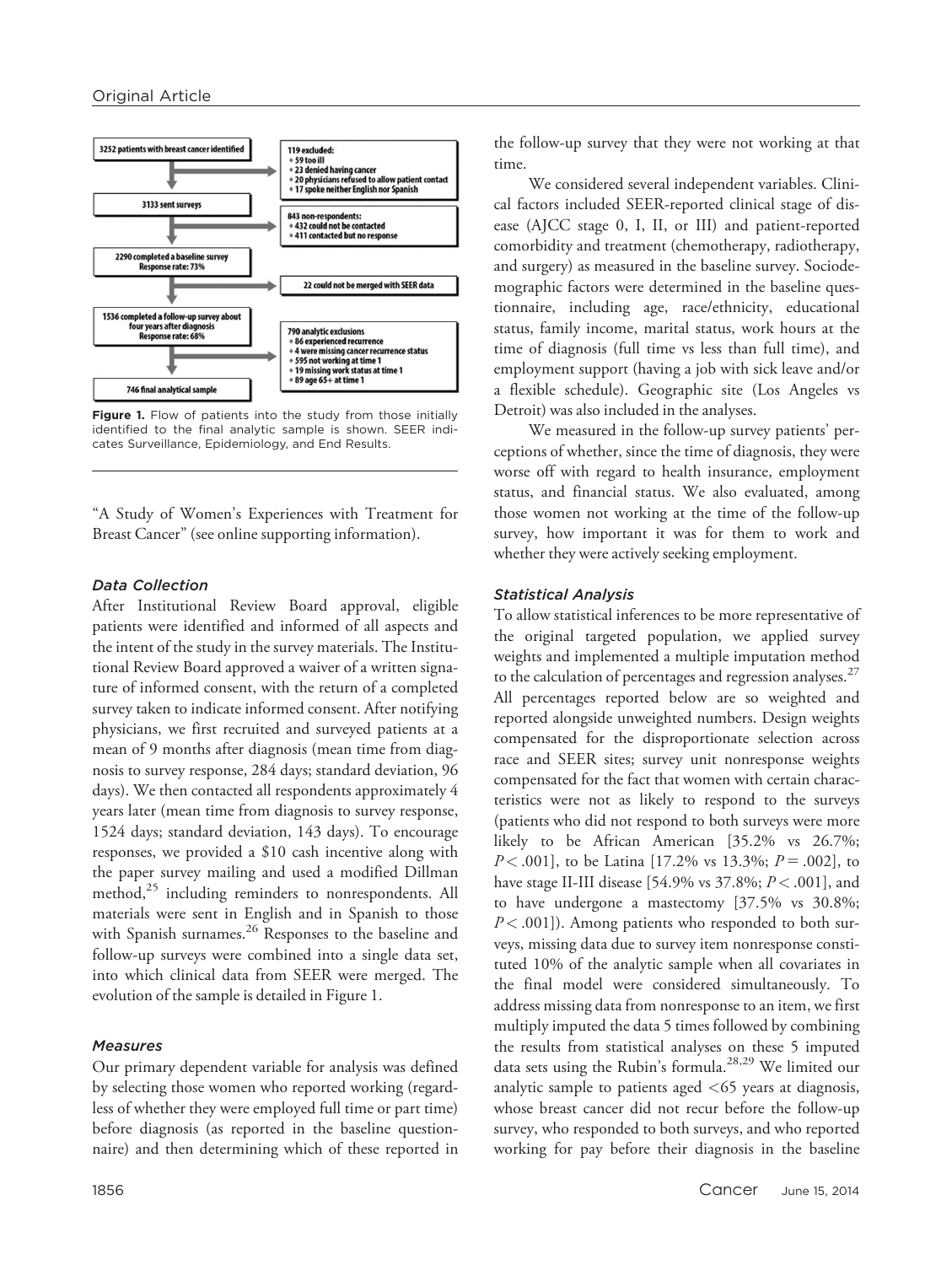survey. We examined patterns and correlates of paid work at the time of the follow-up survey using chi-square tests for univariate analyses and logistic regression analysis for multivariable analyses, which included the following theoretically selected independent variables: age, number of comorbidities, race, education, family income, work hours at the time of diagnosis, employment support, marital status, AJCC stage of disease, chemotherapy receipt, surgery type, radiation receipt, and geographic site. In the logistic regression analysis, we tested for interactions between chemotherapy use and other covariates in the model as well as between family income and geographic site. These interactions were not found to be significantly associated with work loss and we subsequently eliminated them from the final model. Collinearity of the covariates was assessed using variance inflation factors.<sup>30</sup> All analyses were conducted using SAS statistical software (version 9.2; SAS Institute Inc, Cary, NC).

## RESULTS

Of the 1026 patients aged  $< 65$  years at the time of diagnosis whose breast cancer did not recur and who responded to both surveys, 746 (76%) reported working for pay before diagnosis in the baseline survey. Of these, 236 patients (30%) were no longer working at the time of the follow-up survey.

Table 1 describes the clinical and sociodemographic characteristics of the sample, and Table 2 presents the bivariate correlates of employment at the time of the follow-up survey. As shown in Tables 1 and 2, 61% of respondents had received chemotherapy. Women who received chemotherapy as part of their initial cancer treatment were more likely to report that they were not working at the time of the follow-up survey (38% vs 27%;  $P = .003$ ). There was no statistically significant difference noted by chemotherapy receipt in the percentage of respondents who considered themselves to be retired at the time of the follow-up survey (13% of patients receiving chemotherapy and 14% of those not receiving chemotherapy;  $P = .48$ ).

Figure 2 depicts the pattern of employment among women who were employed at the time of their breast cancer diagnosis. Women who were employed at the time of diagnosis were substantially less likely to be employed after their initial treatment if they had received chemotherapy. Long-term survivors were also less likely to be employed 4 years after diagnosis if they had received chemotherapy as part of their initial treatment.

The excess unemployment observed for women who received chemotherapy began soon after diagnosis. Com-

|           | <b>TABLE 1.</b> Characteristics of Patient Sample |  |  |
|-----------|---------------------------------------------------|--|--|
| $(n=746)$ |                                                   |  |  |

| Characteristic                           | No. | % of Sample <sup>a</sup> |
|------------------------------------------|-----|--------------------------|
| Age at diagnosis, y                      |     |                          |
| $<$ 46                                   | 169 | 25.5                     |
| 46-55                                    | 328 | 41.7                     |
| > 56                                     | 248 | 32.7                     |
| No. of comorbidities                     |     |                          |
| <sup>0</sup>                             | 186 | 26.5                     |
| 1                                        | 205 | 26.5                     |
| ≥2                                       | 355 | 47.0                     |
| Race                                     |     |                          |
| White                                    | 353 | 42.4                     |
| <b>Black</b>                             | 191 | 17.7                     |
| Latina                                   | 185 | 38.0                     |
| Other                                    | 17  | 1.9                      |
| Education                                |     |                          |
| $\leq$ High school                       | 185 | 29.5                     |
| Some college                             | 282 | 37.0                     |
| $\geq$ College graduate                  | 273 | 33.5                     |
| Family income at time of baseline survey |     |                          |
| $<$ \$20,000                             | 82  | 21.0                     |
| \$20,000-\$69,999                        | 292 | 39.1                     |
| $\ge$ \$70,000                           | 301 | 39.9                     |
| Work status at time of diagnosis         |     |                          |
| Employed full time                       | 606 | 80.5                     |
| Employed part time or occasional         | 140 | 19.5                     |
| Employment support                       |     |                          |
| Sick leave and/or flexible schedule      | 478 | 59.2                     |
| None                                     | 268 | 40.8                     |
| Marital status                           |     |                          |
| Not married or partnered                 | 293 | 39.7                     |
| Married or partnered                     | 453 | 60.3                     |
| AJCC stage of disease                    |     |                          |
| 0                                        | 184 | 18.8                     |
| T                                        | 255 | 32.5                     |
| Ш                                        | 237 | 37.1                     |
| Ш                                        | 67  | 11.7                     |
| Chemotherapy receipt                     |     |                          |
| No                                       | 338 | 39.4                     |
| Yes                                      | 389 | 60.6                     |
| Surgery type                             |     |                          |
| Lumpectomy                               | 478 | 60.5                     |
| Mastectomy                               | 268 | 39.5                     |
| Radiation receipt                        |     |                          |
| No                                       | 208 | 30.6                     |
| Yes                                      | 522 | 69.4                     |
| Geographic site                          |     |                          |
| Los Angeles                              | 417 | 79.5                     |
| Detroit                                  | 329 | 20.5                     |

Abbreviation: AJCC, American Joint Committee on Cancer.

<sup>a</sup> Percentages are weighted and missing values have been imputed.

pared with women who did not receive chemotherapy, women who did were more likely to report stopping work  $\geq$  2 years before the follow-up survey (30% vs 14%;  $P < .001$ ) and were more likely to have stopped work during the initial course of therapy (56% vs  $13\%$ ;  $P < .001$ ). Overall, 26% of patients treated with chemotherapy and 9% of others were not working both after the initial treatment and in the long-term, 22% of patients treated with chemotherapy and 7% of others were not working after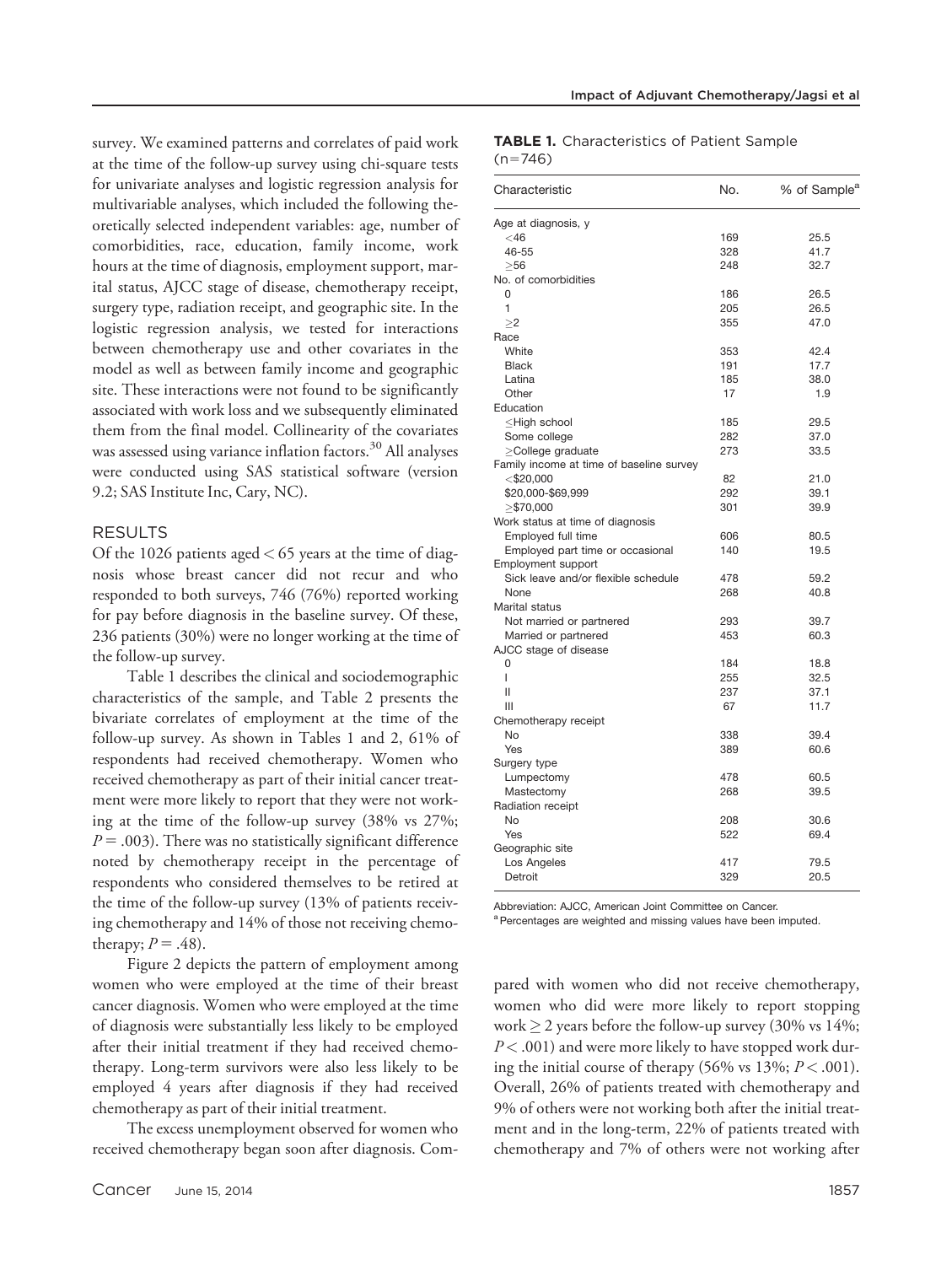| <b>TABLE 2.</b> Bivariate Analyses of 4-Year |  |  |
|----------------------------------------------|--|--|
| Unemployment                                 |  |  |

| Characteristic                           | % With 4-Year<br>Unemployment <sup>a</sup> | $\overline{P}$ |
|------------------------------------------|--------------------------------------------|----------------|
| Age at diagnosis, y                      |                                            | .005           |
| $<$ 46                                   | 30.2                                       |                |
| 46-55                                    | 28.5                                       |                |
| >56                                      | 43.2                                       |                |
| No. of comorbidities                     |                                            | < .001         |
| 0                                        | 17.4                                       |                |
| 1                                        | 24.7                                       |                |
| >2                                       | 48.1                                       |                |
| Race                                     |                                            | < .001         |
| White                                    | 26.4                                       |                |
| <b>Black</b>                             | 31.0                                       |                |
| Latina                                   | 43.0                                       |                |
| Other                                    | 39.7                                       |                |
| Education                                |                                            | < .001         |
| ≤High school                             | 48.6                                       |                |
| Some college                             | 29.8                                       |                |
| $\geq$ College graduate                  | 25.0                                       |                |
| Family income at time of baseline survey |                                            | < .001         |
| $<$ \$20,000                             | 52.1                                       |                |
| \$20,000-\$69,999                        | 34.7                                       |                |
| $>$ \$70,000                             | 23.3                                       |                |
| Work status at time of diagnosis         |                                            | .48            |
| Employed full time                       | 33.0                                       |                |
| Employed part time or occasional         | 36.7                                       |                |
| Employment support                       |                                            | < .001         |
| Sick leave and/or flexible schedule      | 24.7                                       |                |
| None                                     | 46.8                                       |                |
| Marital status                           |                                            | .44            |
| Not married or partnered                 | 35.7                                       |                |
| Married or partnered                     | 32.5                                       |                |
| AJCC stage of disease                    |                                            | .020           |
| 0                                        | 29.4                                       |                |
| I                                        | 26.8                                       |                |
| $\mathsf{II}$                            | 39.6                                       |                |
| Ш                                        | 41.9                                       |                |
| Chemotherapy receipt                     |                                            | .003           |
| No                                       | 26.7                                       |                |
| Yes                                      | 38.3                                       |                |
| Surgery type                             |                                            | .039           |
| Lumpectomy                               | 30.4                                       |                |
| Mastectomy                               | 38.8                                       |                |
| Radiation receipt                        |                                            | .75            |
| No                                       | 34.6                                       |                |
| Yes                                      | 33.4                                       |                |
| Geographic site                          |                                            | .59            |
| Los Angeles                              | 34.2                                       |                |
| Detroit                                  | 32.0                                       |                |
|                                          |                                            |                |

Abbreviation: AJCC, American Joint Committee on Cancer.

<sup>a</sup> Percentages are weighted and missing values have been imputed.

their initial treatment but were working again in the longterm, 11% of patients treated with chemotherapy and 17% of others had not stopped work after their initial treatment but were not working in the long-term, and 41% of patients treated with chemotherapy and 67% of others continued working both after the initial treatment and in the long-term.

Table 3 presents a multivariable model for 4-year unemployment. Patients who reported receiving chemo-



Figure 2. Employment outcomes are shown as the percentage of women working before their diagnosis, at the time of the baseline survey (approximately 9 months after diagnosis: "the initial treatment period"), and at the time of the followup survey (approximately 4 years later: "the survivorship period") by receipt of chemotherapy (Chemo).

therapy at the time of diagnosis were significantly more likely to report unemployment at 4 years (odds ratio [OR], 1.42; 95% confidence interval [95% CI], 1.03- 1.98). Other significant correlates of 4-year unemployment were older age (OR, 1.42 for age  $\geq$  56 years compared with age  $\langle 46 \rangle$  years; 95% CI, 1.03-1.95), greater number of comorbidities (OR, 2.16 for  $\geq$  2 comorbidities vs none; 95% CI, 1.59-2.94), and lack of employment support (OR, 1.33; 95% CI, 1.08-1.67).

Many women who were not employed in the survivorship period wanted to work. Of the 127 women who had not worked since diagnosis, 63 (55%) reported that it was important for them to work and 39 (39%) were actively looking for work. These figures were similar for patients who did and did not receive chemotherapy during the initial treatment period: 31% versus 32% were actively looking for work ( $P = .96$ ) and 50% versus 49% reported that work remained important to them  $(P = .76)$ . Moreover, those who were no longer working were significantly more likely to report that they were worse off with regard to their insurance status and financial status, as depicted in Figure 3 ( $P < .001$  for each).

#### **DISCUSSION**

In this longitudinal survey in 2 diverse US metropolitan areas, approximately one-half of the women diagnosed with early-stage breast cancer were of working age and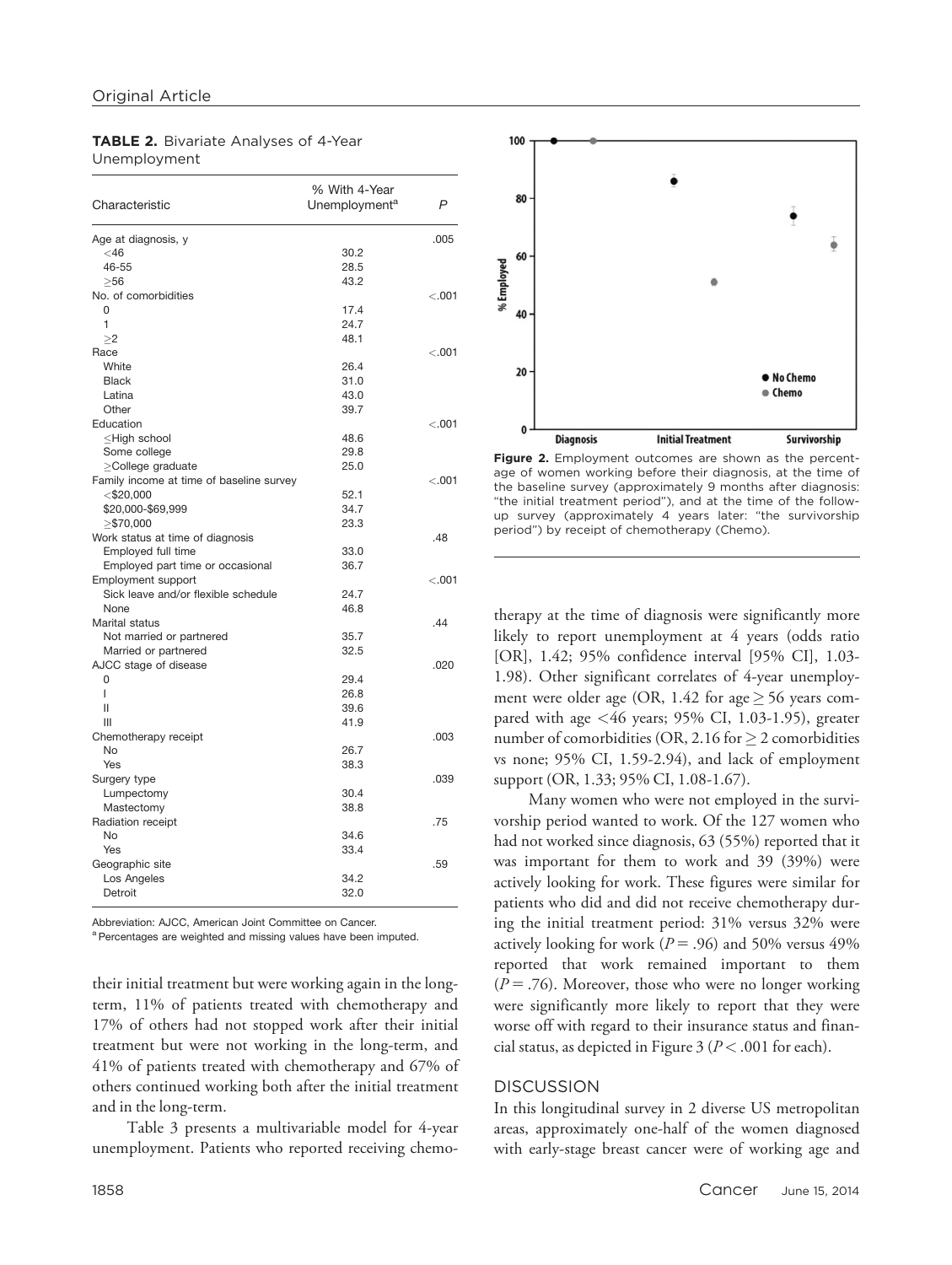|  |  | Impact of Adjuvant Chemotherapy/Jagsi et al |  |  |  |
|--|--|---------------------------------------------|--|--|--|
|--|--|---------------------------------------------|--|--|--|

| Characteristic                           | OR (95% CI)            | $\mathsf{P}$ |
|------------------------------------------|------------------------|--------------|
| Age at diagnosis, y                      |                        | .031         |
| <46                                      | 1 (referent)           |              |
| 46-55                                    | $0.76(0.57 - 1.01)$    |              |
| >56                                      | 1.42 (1.03-1.95)       |              |
| No. of comorbidities                     |                        | < .001       |
| 0                                        | 1 (referent)           |              |
| 1                                        | $0.84(0.61 - 1.17)$    |              |
| >2                                       | 2.16 (1.59-2.94)       |              |
| Race                                     |                        | .161         |
| White                                    | 1 (referent)           |              |
| <b>Black</b>                             | $0.86$ $(0.53 - 1.38)$ |              |
| Latina                                   | 1.42 (0.87-2.33)       |              |
| Other                                    | $0.94(0.34 - 2.56)$    |              |
| Education                                |                        | .31          |
| ≤High school                             | 1 (referent)           |              |
| Some college                             | $0.86$ $(0.65 - 1.15)$ |              |
| $\geq$ College graduate                  | $0.98(0.7-1.37)$       |              |
| Family income at time of baseline survey |                        | .081         |
| $<$ \$20,000                             | 1 (referent)           |              |
| \$20,000-\$69,999                        | 1.00 (0.74-1.34)       |              |
| $\geq$ \$70,000                          | $0.73(0.51 - 1.04)$    |              |
| Work status at time of diagnosis         |                        | .89          |
| Employed full time                       | 1 (referent)           |              |
| Employed part time or occasional         | $0.98(0.75-1.28)$      |              |
| Employment support                       |                        | .011         |
| Sick leave and/or flexible schedule      | 1 (referent)           |              |
| None                                     | 1.33 (1.08-1.67)       |              |
| Marital status                           |                        | .95          |
| Not married or partnered                 | 1 (referent)           |              |
| Married or partnered                     | $1.01(0.63 - 1.61)$    |              |
| AJCC stage of disease                    |                        | .183         |
| 0                                        | 1 (referent)           |              |
| T                                        | $0.81(0.55-1.2)$       |              |
| Ш                                        | 1.04 (0.69-1.55)       |              |
| Ш                                        | 1.01 (0.48-2.12)       |              |
| Chemotherapy receipt                     |                        | .038         |
| No                                       | 1 (referent)           |              |
| Yes                                      | 1.42 (1.03-1.98)       |              |
| Surgery type                             |                        | .28          |
| Lumpectomy                               | 1 (referent)           |              |
| Mastectomy                               | $0.82$ (0.57-1.18)     |              |
| Radiation receipt                        |                        | .56          |
| No                                       | 1 (referent)           |              |
| Yes                                      | 1.12 (0.75-1.68)       |              |
| Geographic site                          |                        | .27          |
| Los Angeles                              | 1 (referent)           |              |
| Detroit                                  | 1.14 (0.9-1.43)        |              |
|                                          |                        |              |

TABLE 3. Multivariable Model of Long-Term Work Loss

Abbreviation: 95% CI, 95% confidence interval; AJCC, American Joint Committee on Cancer; OR, odds ratio.

had paid employment at time of diagnosis. We found that nearly one-third of those employed before diagnosis were no longer working 4 years later, and many of these women continued to desire employment. Patients who had received chemotherapy as part of their initial course of therapy were less likely to be working 4 years after diagnosis than patients who did not receive chemotherapy, after controlling for other factors.

To our knowledge, published studies of cancer and employment outcomes to date have provided limited in-



Figure 3. Perceptions of long-term survivors of breast cancer regarding their insurance status and financial status are shown based on their current employment status. Bars represent the percentage of survivors who reported being worse off at the time of the follow-up survey (approximately 4 years after diagnosis).

formation regarding the long-term impact of diagnosis and treatment on survivors of breast cancer. In analyses of the Health and Retirement Study<sup>10,11</sup> and the National Health Interview Survey,<sup>31</sup> cancer survivors were found to be less likely to work than controls without cancer. However, absent information concerning key clinical characteristics such as cancer stage and treatment, the mechanisms by which a cancer diagnosis affects long-term employment have remained uncertain.

Understanding which subgroups of cancer patients are most vulnerable to long-term work loss is critical for clinicians and policymakers seeking to develop appropriate interventions. $32$  In particular, the impact of treatments and social supports are important considerations because these are potentially modifiable. Previous studies have suggested an important influence of employment support<sup>3,6,7,33</sup> or chemotherapy receipt<sup>21,34,35</sup> on the shortterm employment outcomes of survivors of breast cancer, including missed work, work hours, and short-term job loss. The results of the current study suggest that both of these factors may also have a long-lasting negative impact on paid employment.

We were particularly interested in chemotherapy as a risk factor for long-term unemployment because of the potential for the impact of long-term toxicities such as neuropathy or neurocognitive effects, as well as potential downstream effects of missed work during treatment due to acute toxicity. To the best of our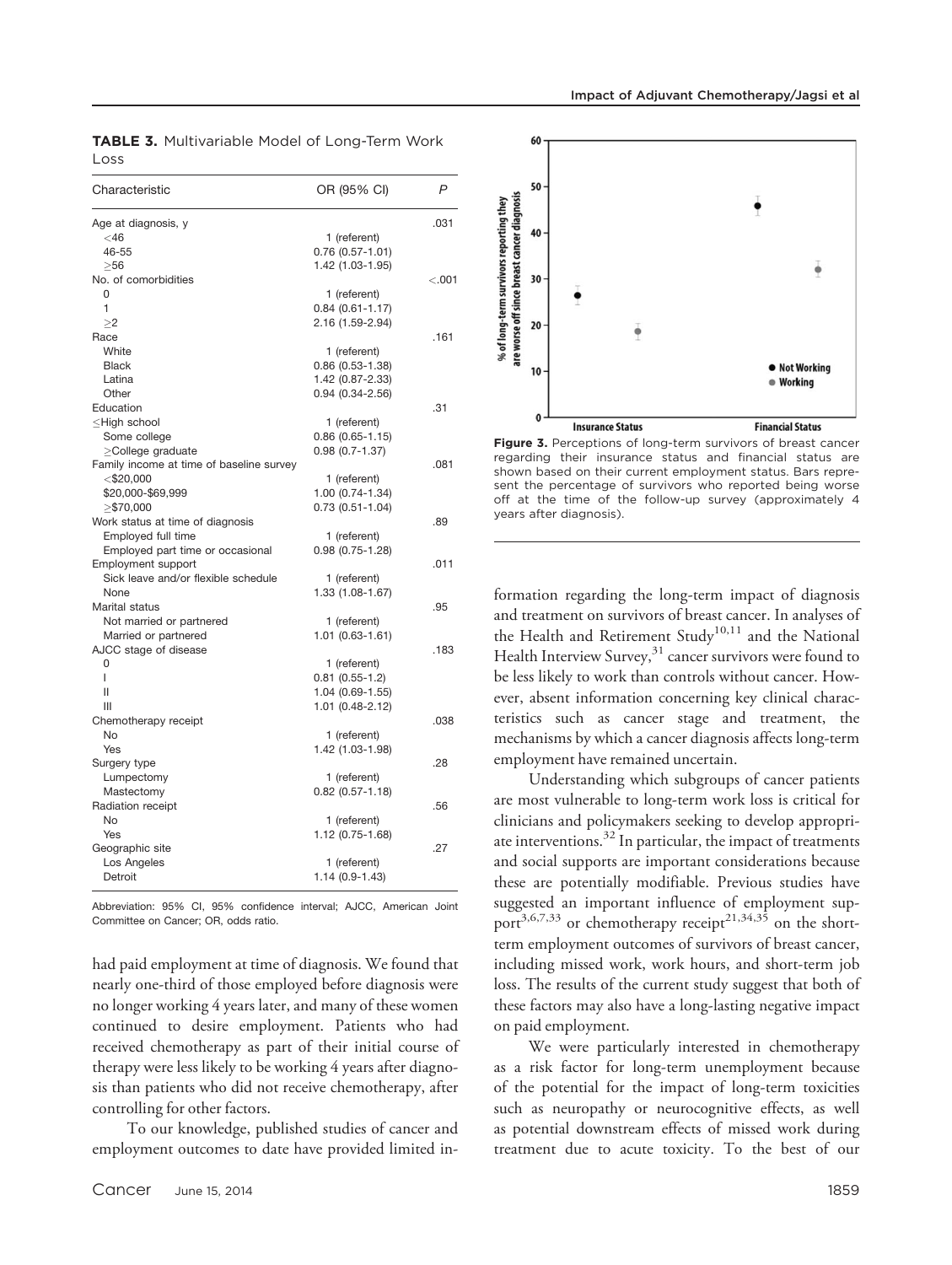knowledge, few studies to date have examined the long-term impact of chemotherapy on employment outcomes. In a study of patients diagnosed with lymphoma or endometrial or prostate cancer between 1989 and 1998 in the Netherlands, chemotherapy receipt appeared to increase the risk of work loss.<sup>36</sup> In contrast, researchers who interviewed patients diagnosed with breast cancer in Quebec in 1996 and 1997 found no association between receipt of chemotherapy and employment status at the time of followup  $3$  years later.<sup>21</sup> The contrast with the findings of the current study may be the result of changes in chemotherapy regimens and dose intensity by the time of the current study or differences in social policies and employer accommodations between the 2 countries. The timing of the current study, which spanned a period of national economic recession, may also have accentuated the adverse impact of chemotherapy on employment outcomes. In a recent study of a low-income sample of patients in the United States, chemotherapy receipt was found to be an independent predictor of long-term failure to return to work, a finding that is consistent with the current study.20

The current study has several strengths, including its large, diverse sample; longitudinal design; and access to both clinical data and patient reports of treatment, socioeconomic characteristics, and policy-relevant outcomes. Several limitations also merit comment. First, the study was located in 2 large metropolitan areas, which may limit the generalizability of the findings, particularly to more rural areas. Second, many of our measures were drawn from patient self-report, which may have introduced bias. However, evidence supports the validity of self-report in this context. $37$  Third, although we had access to some clinical information, we did lack information regarding the specific chemotherapy regimens used, thereby precluding our ability to differentiate whether certain approaches have a greater impact on employment outcomes. We also lacked sufficient detail regarding the nature of women's jobs to include this in the analysis, nor did we have information concerning spousal employment. Fourth, although the response rate to our surveys was high, it is possible that response bias may also have influenced the results. However, we believe it is very unlikely that correcting nonresponse bias would attenuate the association between chemotherapy and long-term employment status observed in the current study. Although we did not have valid information regarding chemotherapy receipt at time of sampling, patients who received chemotherapy may have been less likely to complete our baseline survey because it was administered during the treatment period. However, we do not believe that patients treated with chemotherapy who did not respond were less vulnerable to work loss than those who responded. In fact, the opposite may be more plausible, to the extent that those experiencing the greatest acute toxicity from chemotherapy might have been less likely to complete a survey at 9 months after diagnosis and might in fact have been those most vulnerable to employment loss related to treatment. Thus, we may actually have underestimated the negative impact of chemotherapy on paid work outcomes. Finally, we also lacked information regarding the employment outcomes of women without cancer during the time of the current study, which spanned a major recession. Although this information was not necessary to address our primary research question regarding the association between adjuvant chemotherapy and long-term employment outcomes, it might have provided potentially interesting context if available. Moreover, as noted earlier, because the recession may have accentuated any relationship between chemotherapy and subsequent unemployment, the findings of this study should not be generalized to settings in which the economic environment differs substantially from that experienced by the survivors we studied.

Similar to any observational study, challenges exist in interpreting causation. However, it appears unlikely that women with a higher risk of job loss for other reasons would have been more likely to receive chemotherapy. Indeed, we explored other potential explanatory or confounding factors for differential job loss by chemotherapy groups and did not observe an association with chemotherapy receipt, including insurance status, reasons for stopping work (eg, retirement), or less motivation to continue work (eg, less importance of work or job seeking) into the survivorship period. It is of course possible that an unmeasured factor might play a confounding role. However, the most plausible candidates for unmeasured factors associated with both chemotherapy receipt and with work loss act in a direction to strengthen rather than weaken the association observed. For example, one unmeasured factor might be the geographic microenvironment. Individuals who live in less populated areas would be expected to have less access to chemotherapy and also less access to jobs.

In conclusion, the results of the current study suggest that loss of paid employment after a diagnosis of breast cancer may be common, often undesired, not restricted to the treatment period, and potentially related to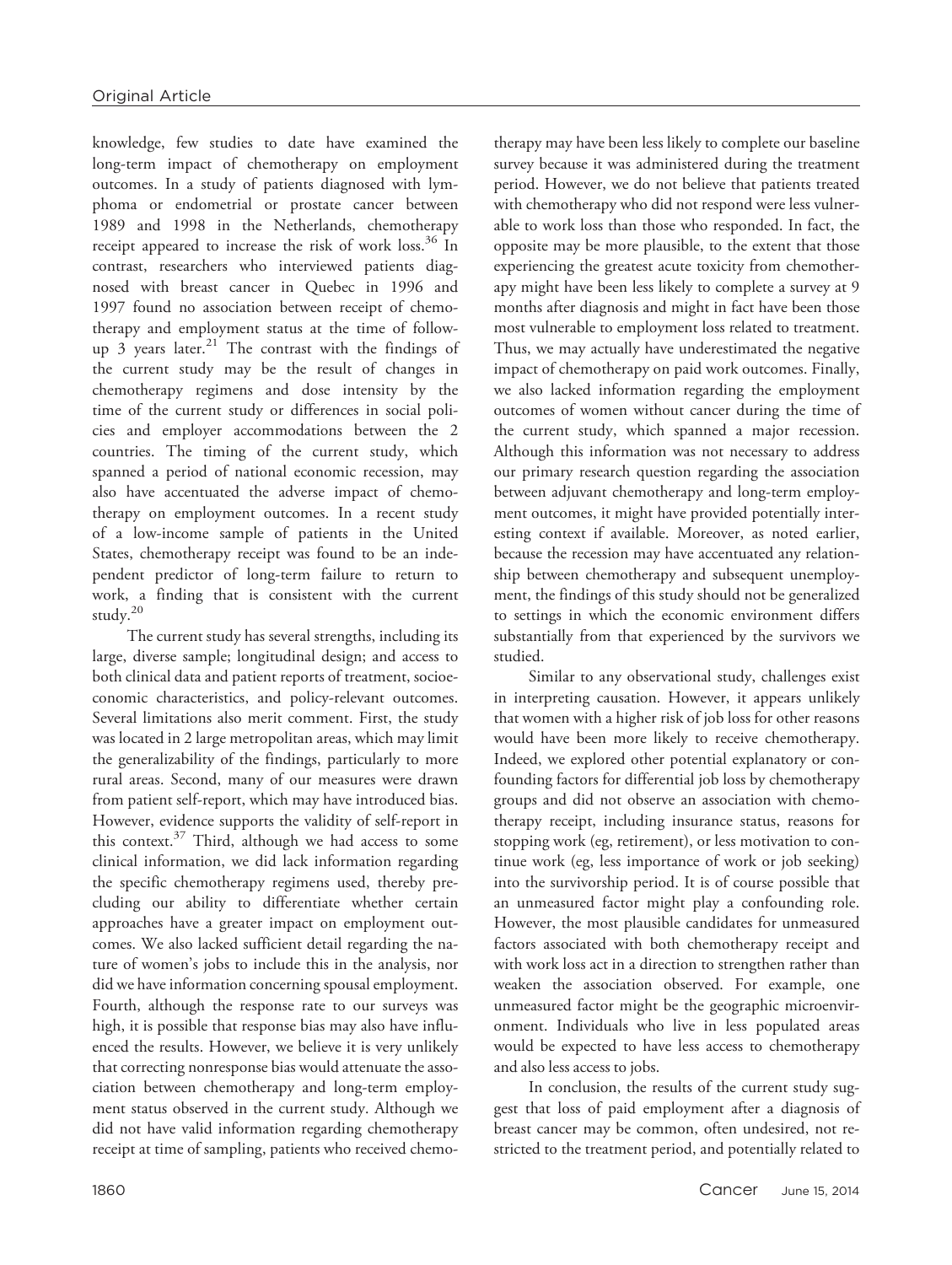the type of treatment administered. Many clinicians believe that although patients may miss work during treatment, they will "bounce back" in the longer term. The results of the current study suggest otherwise and highlight a possible adverse consequence of adjuvant chemotherapy. The findings reported here support current efforts to reduce the morbidity and burden of treatments for breast cancer.<sup>38</sup> Indeed, such initiatives are actively being evaluated, including better strategies to identify those patients who might omit adjuvant chemotherapy because the marginal benefit is small.<sup>39-41</sup> The results of

## FUNDING SUPPORT

Supported by grants R01 CA109696 and R01 CA088370 from the National Cancer Institute (NCI) to the University of Michigan. Dr. Jagsi was supported by a Mentored Research Scholar Grant from the American Cancer Society (MRSG-09-145-01). Dr. Katz was supported by an Established Investigator Award from the NCI (K05CA111340). The collection of the Los Angeles County cancer incidence data used was supported by the California Department of Public Health as part of the statewide cancer reporting program mandated by California Health and Safety Code Section 103885; the NCI's Surveillance, Epidemiology, and End Results (SEER) program under contract N01-PC-35139 awarded to the University of Southern California and contract N01-PC-54404 awarded to the Public Health Institute; and the Centers for Disease Control and Prevention's National Program of Cancer Registries, under agreement 1U58DP00807-01 awarded to the Public Health Institute. The collection of metropolitan Detroit cancer incidence data was supported by the NCI SEER program contract N01-PC-35145.

the current study reinforce the need to advance these evaluative strategies to help physicians "first, do no harm."

## CONFLICT OF INTEREST DISCLOSURES

Dr. Jagsi was supported by a Mentored Research Scholar Grant from the American Cancer Society (MRSG-09-145-01). Dr. Jagsi has received honoraria as a medical advisory board member for eviti Inc for work outside of the current study. In addition, she is a paid employee of the University of Michigan and has provided drug and distribution only for an investigator-initiated study that was otherwise sponsored by a private philanthropic foundation (Breast Cancer Research Foundation) for AbbVie Pharmaceuticals. Dr. Katz was supported by an Established Investigator Award from the NCI (K05CA111340).

## REFERENCES

- 1. Siegel R, Naishadham D, Jemal A. Cancer statistics, 2013. CA Cancer J Clin. 2013;63:11-30.
- 2. National Research Council. From Cancer Patient to Cancer Survivor: Lost in Transition. Washington, DC: The National Academies Press; 2005.
- 3. Mujahid MS, Janz NK, Hawley ST, Griggs JJ, Hamilton AS, Katz SJ. The impact of sociodemographic, treatment, and work support on missed work after breast cancer diagnosis. Breast Cancer Res Treat. 2010;119:213-220.
- 4. Roelen CA, Koopmans PC, van Rhenen W, Groothoff JW, van der Klink JJ, Bultmann U. Trends in return to work of breast cancer survivors. Breast Cancer Res Treat. 2011;128:237-242.
- 5. Bradley CJ, Neumark D, Luo Z, Schenk M. Employment and cancer: findings from a longitudinal study of breast and prostate cancer survivors. Cancer Invest. 2007;25:47-54.
- 6. Bouknight RR, Bradley CJ, Luo Z. Correlates of return to work for breast cancer survivors. J Clin Oncol. 2006;24:345-353.
- 7. Hoyer M, Nordin K, Ahlgren J, et al. Change in working time in a population-based cohort of patients with breast cancer. J Clin Oncol. 2012;30:2853-2860.
- 8. Spelten ER, Sprangers MA, Verbeek JH. Factors reported to influence the return to work of cancer survivors: a literature review. Psychooncology. 2002;11:124-131.
- 9. de Boer AG, Taskila T, Ojajarvi A, van Dijk FJ, Verbeek JH. Cancer survivors and unemployment: a meta-analysis and meta-regression. JAMA. 2009;301:753-762.
- 10. Bradley CJ, Bednarek HL, Neumark D. Breast cancer and women's labor supply. Health Serv Res. 2002;37:1309-1328.
- 11. Bradley CJ, Bednarek HL, Neumark D. Breast cancer survival, work, and earnings. J Health Econ. 2002;21:757-779.
- 12. Carter BJ. Surviving breast cancer: a problematic work re-entry. Cancer Pract. 1994;2:135-140.
- 13. Berry DL. Return-to-work experiences of people with cancer. Oncol Nurs Forum. 1993;20:905-911.
- 14. Maunsell E, Drolet M, Brisson J, Brisson C, Masse B, Deschenes L. Work situation after breast cancer: results from a population-based study. J Natl Cancer Inst. 2004;96:1813-1822.
- 15. Oberst K, Bradley CJ, Gardiner JC, Schenk M, Given CW. Work task disability in employed breast and prostate cancer patients. J Cancer Surviv. 2010;4:322-330.
- 16. Steiner JF, Cavender TA, Nowels CT, et al. The impact of physical and psychosocial factors on work characteristics after cancer. Psychooncology. 2008;17:138-147.
- 17. Hansen JA, Feuerstein M, Calvio LC, Olsen CH. Breast cancer survivors at work. J Occup Environ Med. 2008;50:777-784.
- 18. Quinlan E, Thomas-MacLean R, Hack T, et al. The impact of breast cancer among Canadian women: disability and productivity. Work. 2009;34:285-296.
- 19. Lindbohm ML, Taskila T, Kuosma E, et al. Work ability of survivors of breast, prostate, and testicular cancer in Nordic countries: a NOCWO study. J Cancer Surviv. 2012;6:72-81.
- 20. Blinder V, Patil S, Eberle C, Griggs J, Maly RC. Early predictors of not returning to work in low-income breast cancer survivors: a 5-year longitudinal study. Breast Cancer Res Treat. 2013;140:407- 416.
- 21. Drolet M, Maunsell E, Mondor M, et al. Work absence after breast cancer diagnosis: a population-based study. CMAJ. 2005;173:765- 771.
- 22. Steiner JF, Cavender TA, Main DS, Bradley CJ. Assessing the impact of cancer on work outcomes: what are the research needs? Cancer. 2004;101:1703-1711.
- 23. Hutchinson CL, Menk HR, Burch M, Gottschalk R, Lowenstein C. Rapid case ascertainment. In: Hutchinson CL, Menk HR, Burch M, Gottschalk R, eds. Cancer Registry Management Principles and Practice. 2nd ed. Dubuque, IA: Kendall/Hunt Publishing Co; 1997: 117–120.
- 24. Bradley C, Neumark D, Bednarek HL, Schenk M. Short-term effects of breast cancer on labor market attachment: results from a longitudinal study. J Health Econ. 2005;24:137-160.
- 25. Dillman DA. Mail and Internet Surveys: The Tailored Design Method. 2nd ed. Hoboken, NJ: John Wiley & Sons; 2007.
- 26. Hamilton AS, Hofer TP, Hawley ST, et al. Latinas and breast cancer outcomes: population-based sampling, ethnic identity, and acculturation assessment. Cancer Epidemiol Biomarkers Prev. 2009;18:2022- 2029.
- 27. Groves RM, Fowler FJ, Couper MP, Lepkoswski JM, Singer E, Tourangeau R. Survey Methodology. 2nd ed. Hoboken, NJ: John Wiley & Sons; 2013.
- 28. Rubin DB. Multiple Imputation for Nonresponse in Surveys. New York: John Wiley & Sons; 1987.